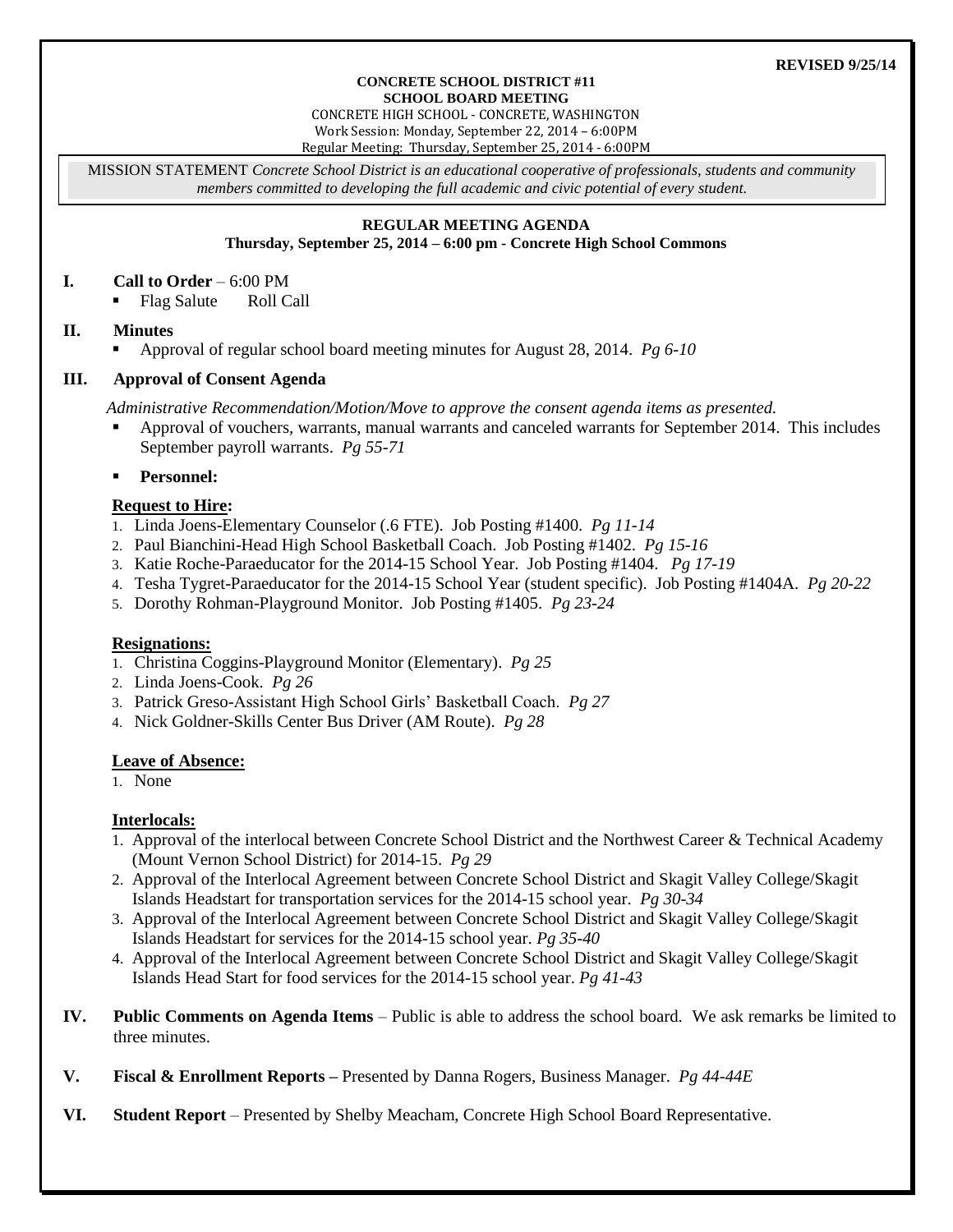#### **REVISED 9/25/14**

#### **VII. Superintendent's Report – Barbara Hawkings**

Affirmative Action Report

#### **VIII. Old Business**

*A.* None

### **IX. New Business**

- *A.* Request approval of an in-lieu of transportation contract Jacque Bridge Leilani Thomas. *Administrative Recommendation Action/Motion/Move to approve an in-lieu of transportation contract for Jacque Bridge. Pg 45-46*
- *B.* Request approval of the first reading of revised policy 3247-Isolation and Restraint of Students with IEP's and Section 504 Plans – Barbara Hawkings. *Administrative Recommendation Action/Motion/Move to approve the first reading of revised policy 3247-Isolation and Restraint of Students with IEP's and Section 504 Plans. Pg 47-48*
- *C.* Request approval of the first reading of revised policy 2161-Special Education and Related Services for Eligible Students – Barbara Hawkings. *Administrative Recommendation Action/Motion/Move to approve the first reading of revised policy 2161-Special Education and Related Services for Eligible Students. Pg 49-50*
- *D.* Request approval of the first reading of policy 2337-Disability History Month Barbara Hawkings. *Administrative Recommendation Action/Motion/Move to approve the first reading of policy 2337- Disability History Month. Pg 51-52*
- *E.* Request approval of the additional 2014-15 USCA extracurricular staffing of Don Olmstead and Josh Fichter as additional high school assistant high school football coaches - Barbara Hawkings. *Recommendation Action/Motion/Move to approve the additional 2014-15 USCA extracurricular staffing of Don Olmstead and Josh Fichter as additional high school assistant high school football coaches. Pg 53*
- *F.* Request approval of Resolution to Invest #1131 Danna Rogers. *Administrative Recommendation Action/Motion/Move to approve Resolution to Invest #1131. Pg 53A*
- *G.* Request approval of Resolution to Invest #1132 Danna Rogers. *Administrative Recommendation Action/Motion/Move to approve Resolution to Invest #1132. Pg 54*
- *H.* Request approval to hire Phyllis Claybo-After-School Detention Monitor (Job Posting #1406) Mike Holbrook. *Administrative Recommendation Action/Motion/Move to approve hiring Phyllis Claybo-After-School Detention Monitor (Job Posting #1406). Pg 54A-54B*
- *I.* Request approval to hire Jason Driver-HS/MS Morning Safety Monitor (Job Posting #1407) Mike Holbrook. *Administrative Recommendation Action/Motion/Move to approve hiring Jason Driver-HS/MS Morning Safety Monitor (Job Posting #1407). Pg 54C-54D*
- *J.* Request approval of the resignation of Marla Reed-Bus Driver-Skills Center PM Route Karl Kersteter. *Administrative Recommendation Action/Motion/Move to approve the resignation of Marla Reed-Bus Driver-Skills Center PM Route. Pg 54E*
- *K.* Request approval to hire Jacque Nybo-Bus Monitor-Headstart-West (Job Posting #1408) Karl Kersteter. *Administrative Recommendation Action/Motion/Move to approve hiring Jacque Nybo-Bus Monitor-Headstart-West (Job Posting #1408). Pg 54F-54G*